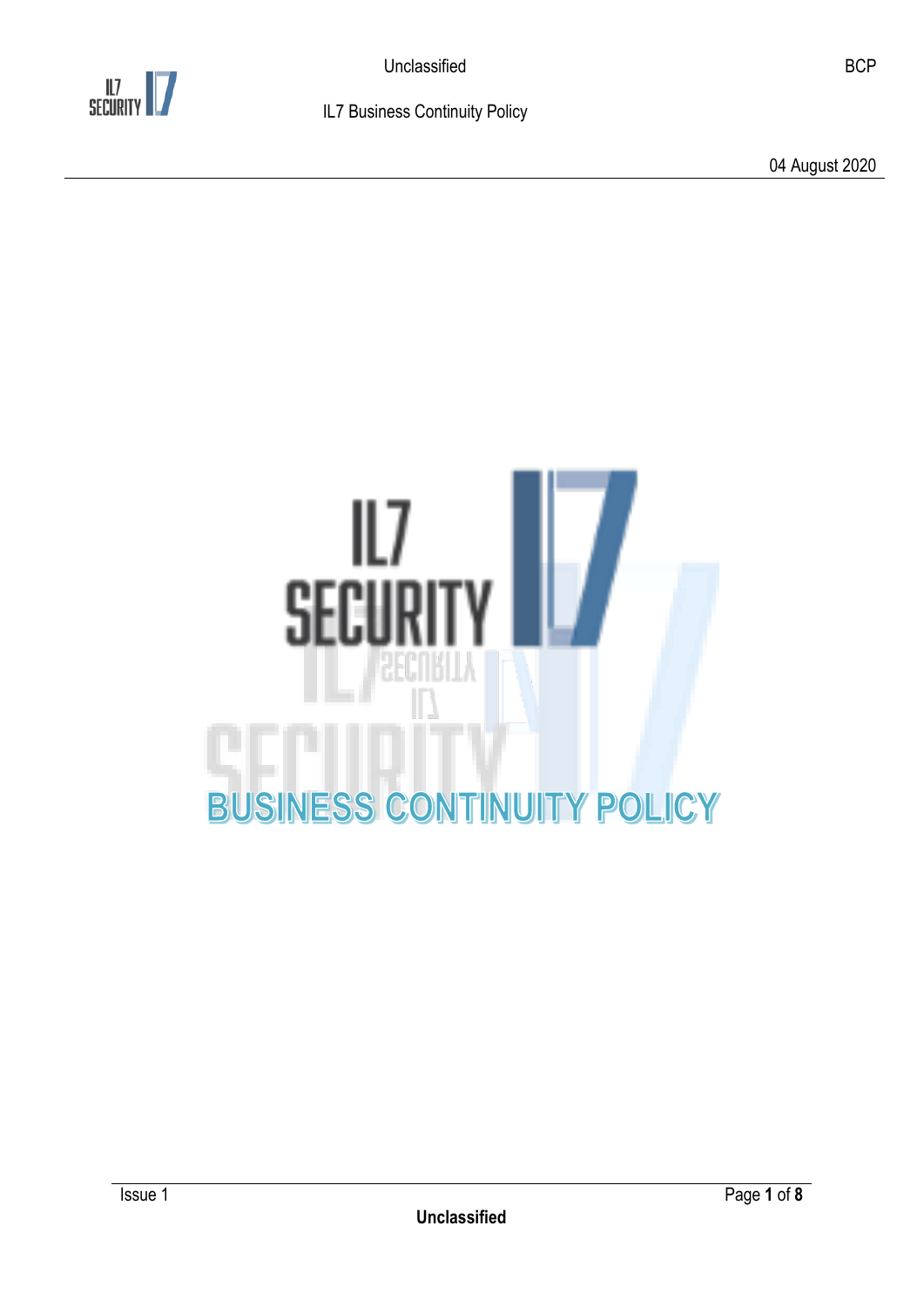

| <b>Contents</b> |                                         |   |  |
|-----------------|-----------------------------------------|---|--|
| 1               | Overview                                | 3 |  |
| 1.1             | Purpose                                 | 3 |  |
| 1.2             | Scope                                   | 4 |  |
| 1.3             | Applicability                           | 4 |  |
| $\overline{2}$  | <b>Business Continuity Policy</b>       | 5 |  |
| 2.1             | Policy and Controls                     | 5 |  |
| 2.2             | <b>Procedural Policies</b>              | 5 |  |
| $\mathbf{3}$    | Exemptions, Exceptions and Breaches     | 8 |  |
| 3.1             | <b>Exemptions and Exceptions Policy</b> | 8 |  |
| 3.2             | <b>Breach of Policy</b>                 | 8 |  |
|                 |                                         |   |  |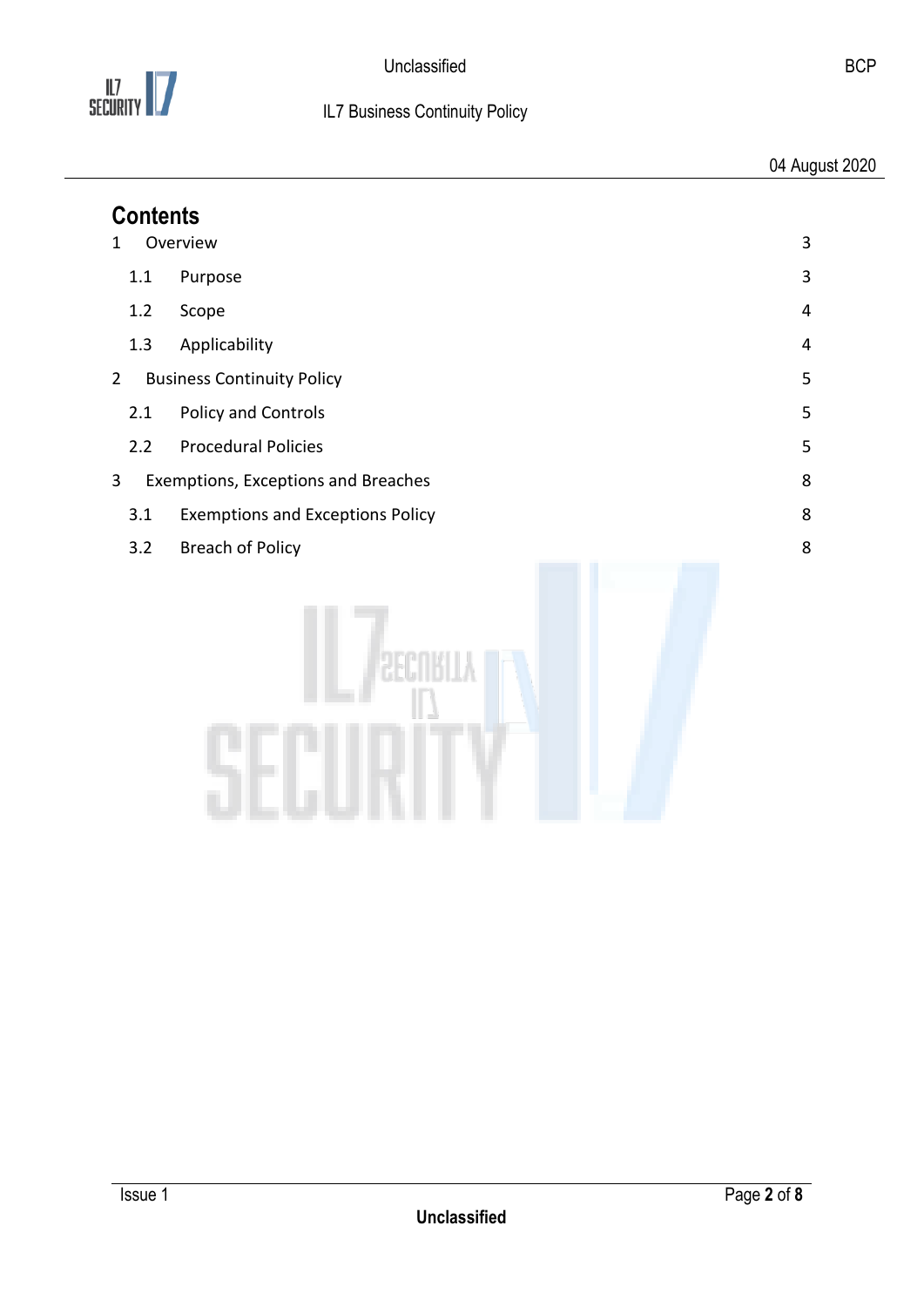

## <span id="page-2-0"></span>**1 Overview**

Business Continuity Management (BCM) is the capability of IL7 Operations in being able to maintain preagreed "business as usual" levels, in the event of a major service disruption, due to causes including terrorist attacks and natural disasters.

IL7 supports networks that are complex, and data held on a variety of servers, storage devices and media owned and manged by a variety of teams, that may have their confidentiality, integrity and availability compromised and critical services disrupted. BCM is a risk mitigation approach to organisational resilience and involves managing risks to critical business functions to ensure continuity of service in the event of a breach or compromise being realised.

There are two significant security aspects within BCM. These are, Information Security Requirements for BCM and Information Protection during the management of an incident.

The general drivers of this policy are as follows

- The primary consideration of Security, maintenance of service availability and accuracy of information, along with Health and Safety in the event of an incident.
- The NIS Directive requires operators of essential services (OESs) and digital service providers (DSPs) that support the nation's Critical National Infrastructure (CNI) to enhance their cyber security by employing risk management and appropriate security measures, as well as measures that minimise the impact of incidents and ensure business continuity
- EU's General Data Protection Regulation (GDPR) in granting data subjects a number of new rights, requesting organisations to adopt "appropriate technical and organisational measures" to protect personal data, as well as "the ability to restore the availability and access to personal information" in the event of an incident.
- Resilience against increasing Cyber Attacks against CNI, that disrupt business operations.
- Versatile, dispersed and interconnected business delivery structures increase the number of points of failure, necessitating business continuity planning.

### <span id="page-2-1"></span>**1.1 Purpose**

This Policy supplements IL7 Business Continuity Management Policy and Guidance(Ref [1]), expanding on the requirement that IL7 systems and services *"Work closely with security, procurement and contract management teams to ensure that adequate security, information assurance and business continuity."* This Policy does not form a complete policy for the development of IL7 BCM; it focuses only on the security aspects of BCM. As such, it should be read in conjunction with the above document.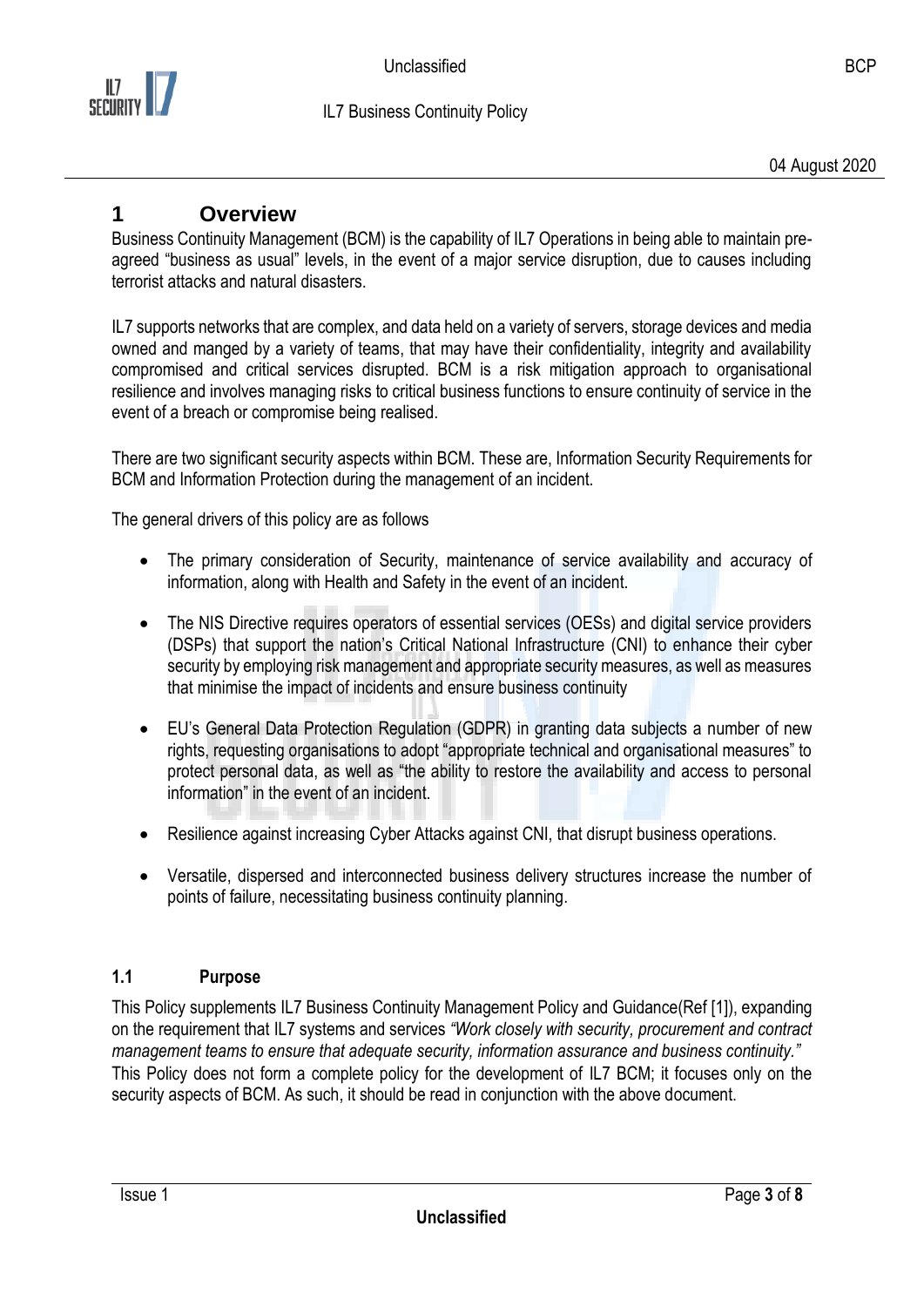

04 August 2020

#### <span id="page-3-0"></span>**1.2 Scope**

This Policy applies to all programmes, projects, systems and services depended upon by IL7 to deliver its objectives.

This document elaborates the close working with security and such, it does not pertain to the establishment of the Team's Business Continuity but to ensure that security requirements are embedded in pursuant plans.

#### **Therefore, the scope of document is confined to the Security Aspects of Business Continuity.**

### <span id="page-3-1"></span>**1.3 Applicability**

This Policy applies to Team/Programme/Project Leads.

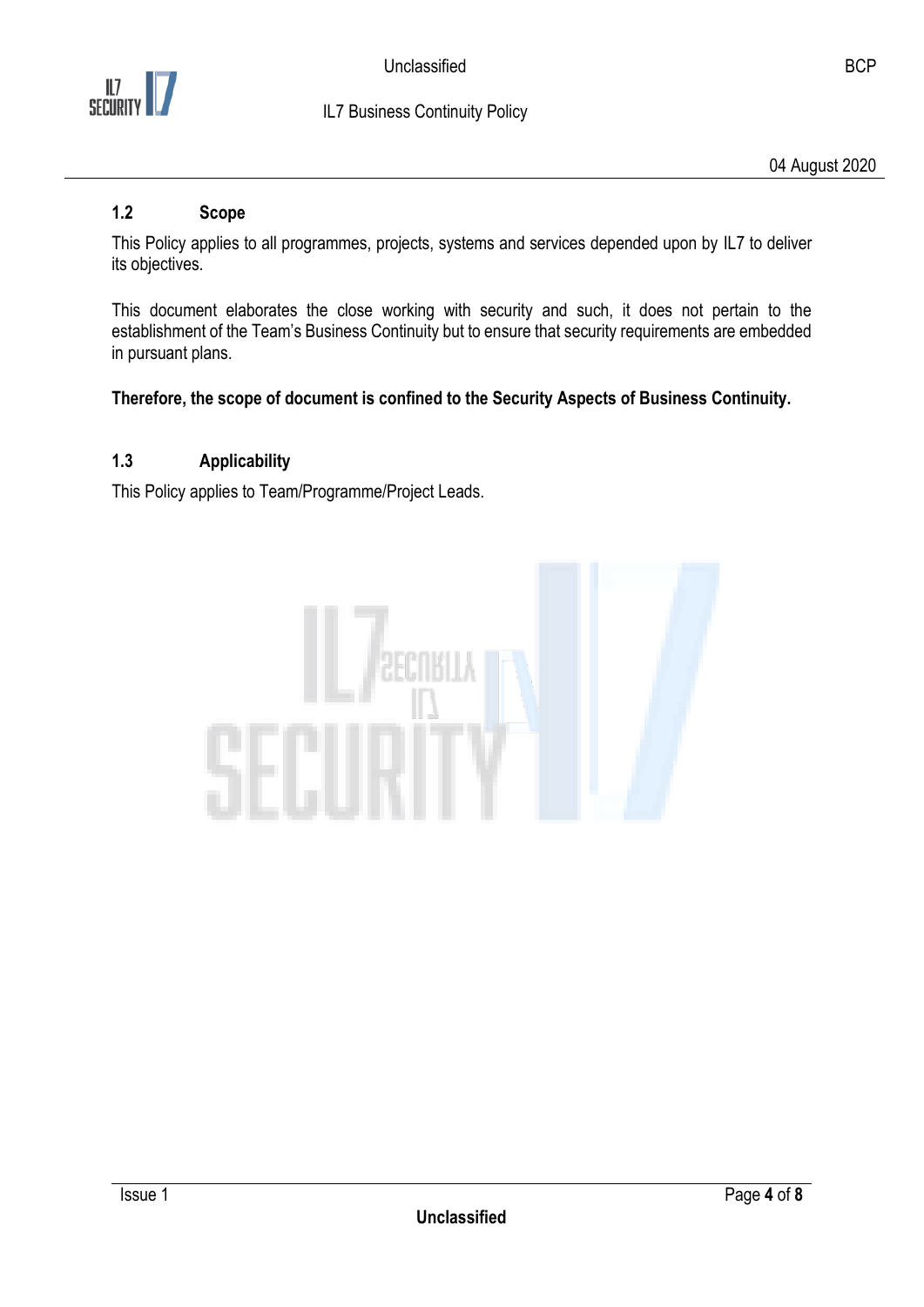

# <span id="page-4-0"></span>**2 Business ContinuityPolicy**

It is IL7 Policy to base BCM on Business Impact Analysis of all key Business Processes identified in the Business Operating Model against a number of potential Business Continuity (BC) scenarios.

The following requirements do not establish a BC Plan or Policy but stipulates the security elements that need to be embedded in such a policies and plans.

### <span id="page-4-1"></span>**2.1 Policy and Controls**

This policy is one of several that are required to support the principles below.

- SP01 Governance and Risk Management [2]
- SP06 Operational Security [3]

This Policy, together with(Ref [1]), implements the following NIST controls that are detailed in NIST Special Publication 800-53 (Ref [4]).

- CP-1 Contingency Planning Policy and Procedures
- CP-2 Simulated Events
- CP-2(8) Identify Critical Assets
- CP-3 Contingency Training
- CP-4 Contingency Plan Testing
- CP-6 Recovery Time / Point Objectives
- SI-13 Predictable Failure Prevention
- IR-3(2) Coordination with Related Plans
- IR-4(3) Continuity of Operations
- <span id="page-4-2"></span>**2.2 Procedural Policies**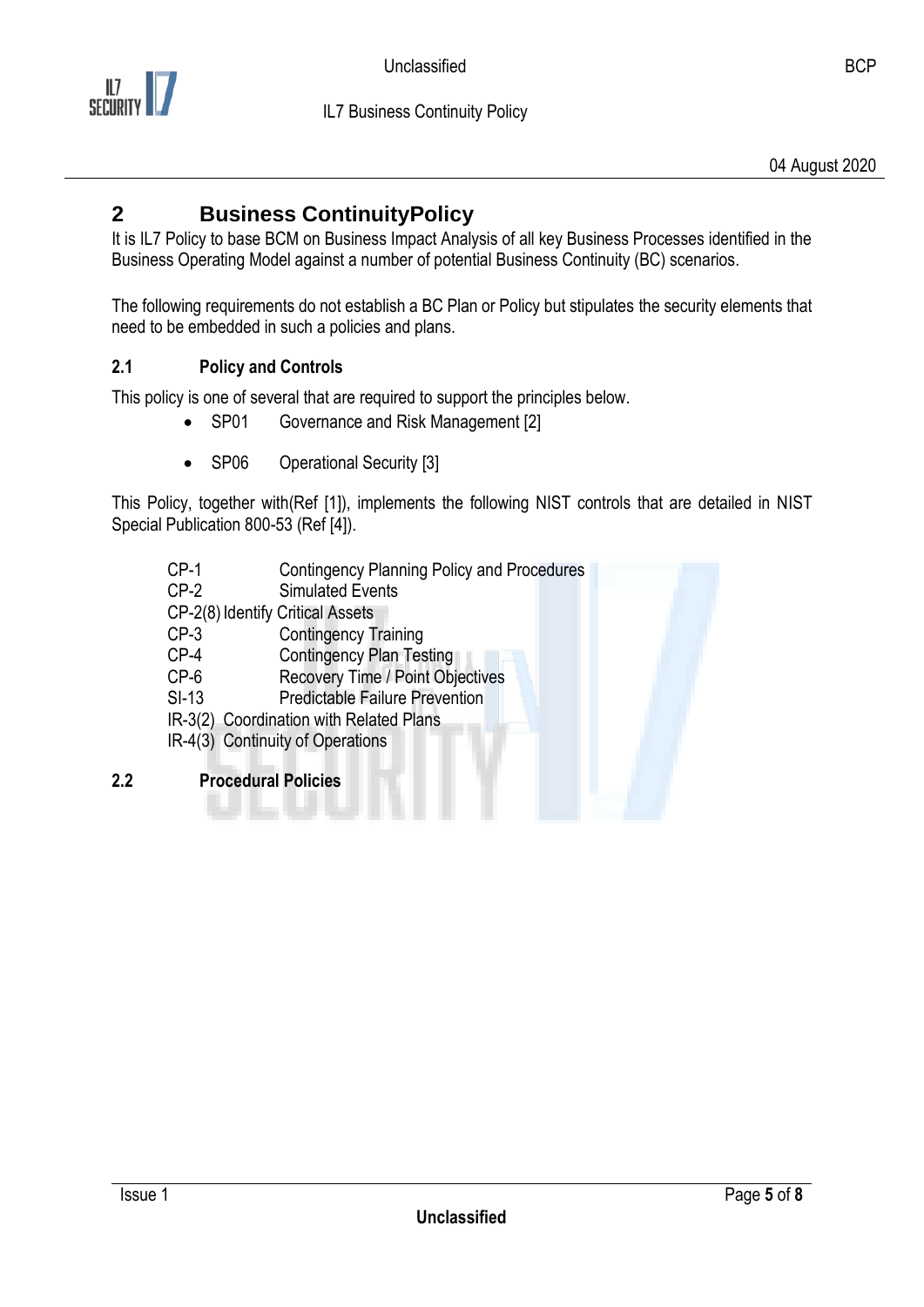

| <b>Policy ID</b> | <b>Policy Requirement</b>                                                                                                                                                                                                                                       |
|------------------|-----------------------------------------------------------------------------------------------------------------------------------------------------------------------------------------------------------------------------------------------------------------|
| 2.2.1            | The requirements in this document are fully integrated with IL7 Policy<br>suite and particularly IL7 Business Continuity Management Policy (Ref<br>$[1]$ .                                                                                                      |
| 2.2.2            | The BC process will raise alerts in a security event sufficient to<br>determine if the BC Plan is to be invoked and to recover from any<br>disruption [NIST CP-1, IR-03(2), IR-04(3)].                                                                          |
| 2.2.3            | Business critical information and assets are identified. Appropriate<br>stakeholders and Information Asset Owners are to carry out risk<br>assessment and plan treatment. [NIST CP-2(8)]                                                                        |
| 2.2.4            | Critical operational business information assets which aim to prevent<br>business disruptions or recovery are identified. Appropriate<br>stakeholders and Information Asset Owners are to carry out risk<br>assessment and plan treatment. [NIST CP-2(8), CP-6] |
| 2.2.5            | Business information and assets whose breach might affect business<br>operations are identified. Appropriate stakeholders and Information<br>Asset Owners are to carry out risk assessment and plan treatment.<br>$[NIST CP-2(8), CP-6]$                        |
| 2.2.6            | Information whose compromise may cause business disruption is<br>identified. Appropriate stakeholders and Information Asset Owners are<br>to carry out risk assessment and plan treatment. [NIST CP-2(8), SI-13]                                                |
| 2.2.7            | The impact of the failure of assets associated with information, such as<br>information repositories or access mediums to critical information, are<br>also to be considered. [NIST SI-13]                                                                      |
| 2.2.8            | An emergency risk assessment during a business disruption is<br>commissioned. The appropriate stakeholders and Information Asset<br>Owners are to apply interim controls pertinent to the circumstances.<br>$[NIST$ IR-3(2)]                                    |
| 2.2.9            | If personal data is affected, the event is managed according to<br>operational, legal and regulatory requirements, including but not limited<br>to GDPR (DPA18), Codes of Connections, Contracts and SLAs [NIST<br>$IR-3(2)$ ].                                 |
| 2.2.10           | Contingency measures are to be assessed to ensure the ongoing<br>protection of business sensitive information and ongoing compliance<br>with guidance as per 5.2.9. Contingency measures must not place<br>information assets at further risk. [NIST CP-1].     |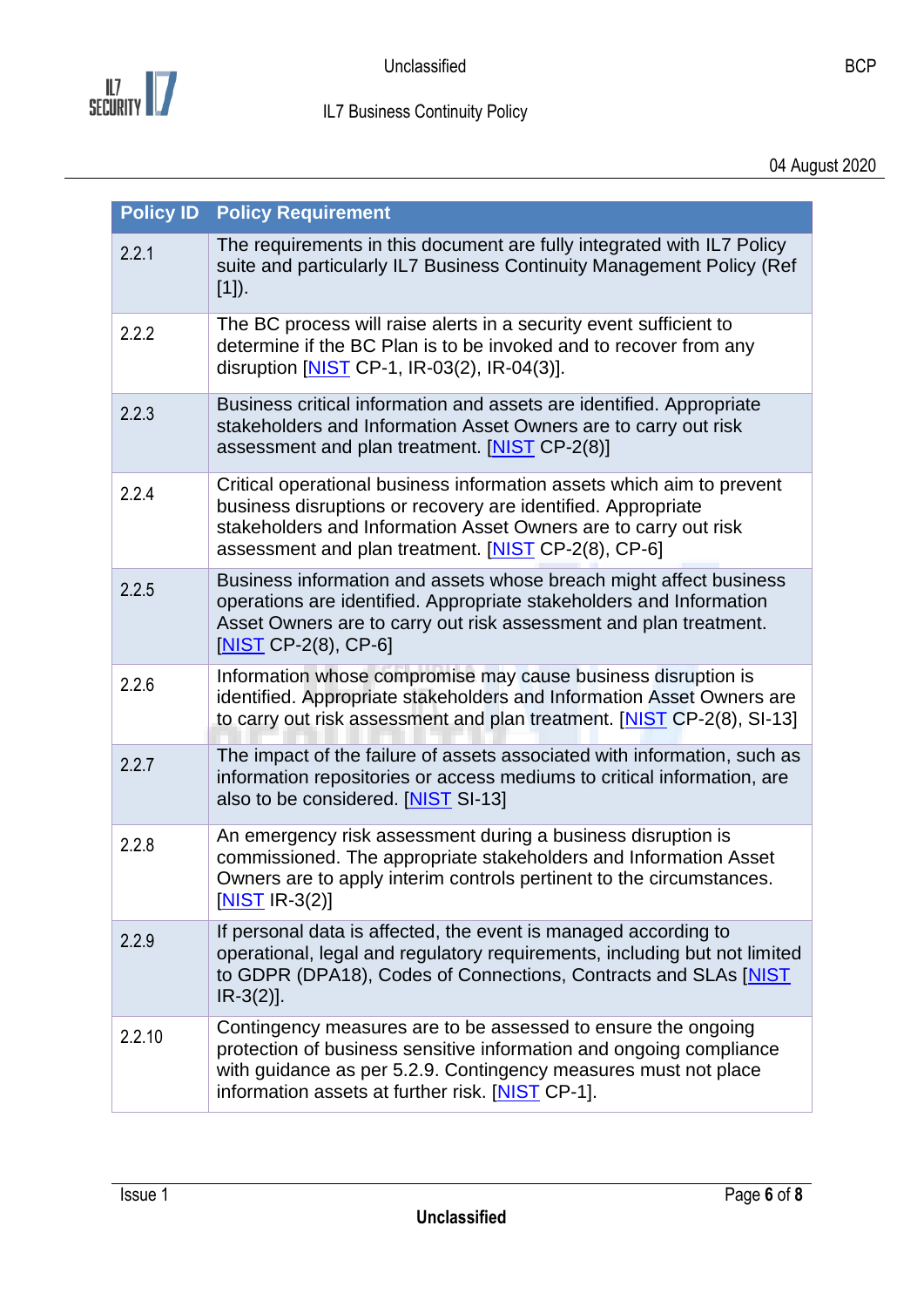

| <b>Policy ID</b> | <b>Policy Requirement</b>                                                                                                                                                                                     |
|------------------|---------------------------------------------------------------------------------------------------------------------------------------------------------------------------------------------------------------|
| 2.2.11           | Information assets identified above are included in the BC simulations.<br>Appropriate security/cyber resources are identified and engaged in<br>testing and training within the BCP. [NIST CP-2, CP-3, CP-4] |
| 2.2.12           | Appropriate levels of support for security audit and any security<br>certifications and security assurance is planned for and provided.                                                                       |
| 2.2.13           | The Team Security is furnished with the annual Business Continuity<br>Review or a suitable summary of the cyber security aspects of the<br>report.                                                            |
| 2.2.14           | The Team Security is furnished with the Lessons Learnt Review or a<br>suitable summary of the cyber security aspects of the report.                                                                           |